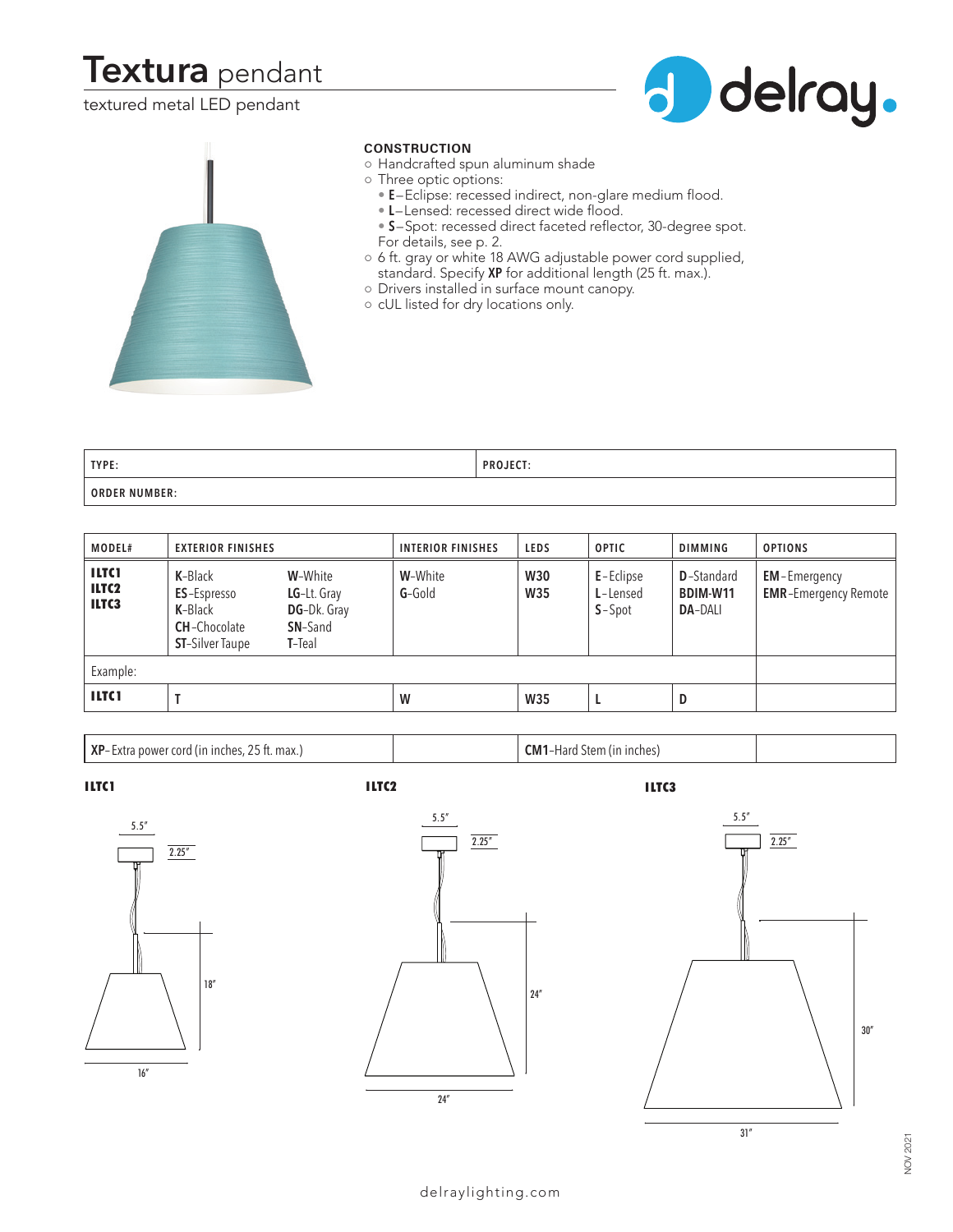# **Textura** pendant

## textured metal LED pendant



#### **WHITE LEDS**

Eclipse and Lensed optics utilize Nichia L757 LED boards, while the Spot optic is Bridgelux COB LED. 90 CRI. Specify color: **W30**–3000º Kelvin or **W35**–3500º Kelvin.

#### **DIMMING**

- **D**–standard supplied driver. 0–10V, programmable, 1% dimming, 120/277V, 50/60 Hz.
- **BDIM-W11**–Lutron EcoSystem LED14 Series, 1% dimming, fade-to-off.
- **DA**–DALI, 1% dimming, fade-to-off. 120/277V, 50/60 Hz.

#### **WATTS / LUMENS** (LENSED OPTIC)

| <b>MODEL</b> | <b>WATTS</b> | <b>DELIVERED LUMENS</b> | EFFICACY (LUMENS/WATT) | <b>CRI</b> | R9 |
|--------------|--------------|-------------------------|------------------------|------------|----|
| <b>ILTCI</b> | 50           | 4,420                   | 88                     | 90         | 50 |
| <b>ILTC2</b> | 112          | 9,945                   | 88                     | -90        | 50 |
| <b>ILTC3</b> | 192          | 17,000                  | 88                     | -90        | 50 |

#### **REMOTE DRIVERS**

For suspended and hard lid ceilings with access panels. Canopy mounts to mud ring attached to J-box. Must be accessible after installation.

Standard pendant length: 6 ft. Specify **XP** for extra pendant.

Maximum canopy to fixture distance: 25 ft. Maximum canopy to driver distance: 100 ft. (with 10 AWG wire).



Remote Driver Canopy 3.8 x 0.45 in.

### **EMERGENCY REMOTE**

Battery pack provides 10W for 90 minutes. Includes red light/test switch in handybox. Order **EMR**.

#### **EMERGENCY**

Provides 10W for 90 minutes. Canopy shown below. Order **EM**.











#### **S**–Spot



### **HARD STEM**

**CM1**–1/2" ID hard stem option,supplied with swivel canopy for earthquake code, sloped ceilings, and indoor areas with light air movement (e.g., near HVAC vents). Pipe replaces power cord and cable. Length must be specified.Pipe longer than 8 ft. will be shipped in two sections—one 8 ft., the other for the balance—with painted, threaded pipe coupler and set screws.

*Remote installed required.*